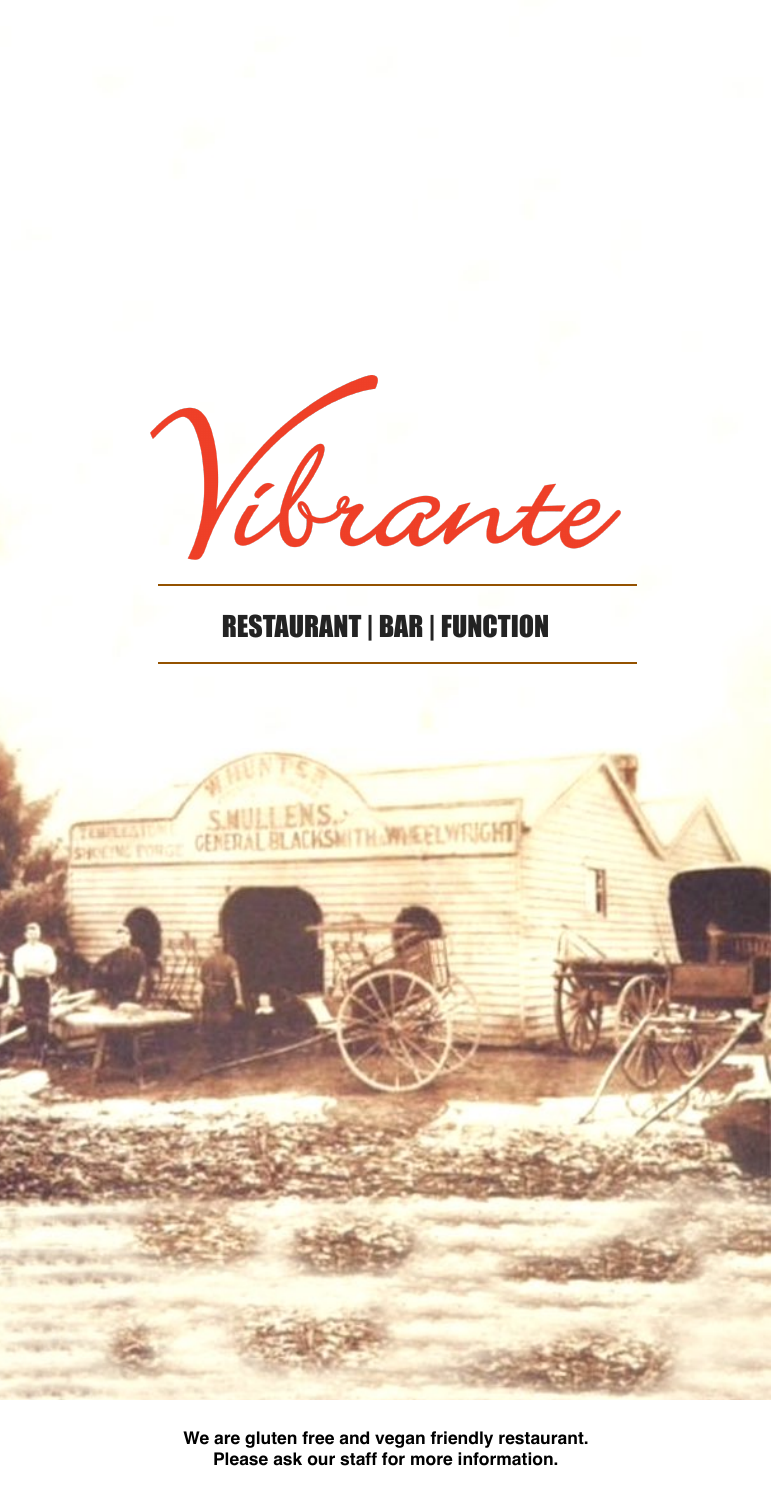| <b>BREADS</b>                                                                                                                                                                 |              |
|-------------------------------------------------------------------------------------------------------------------------------------------------------------------------------|--------------|
| Garlic Bread (V)                                                                                                                                                              | 10           |
| Bruschetta (2pcs / 3pcs) (V)<br>Tomatoes, onion, basil, garlic & parmesan on ciabatta.                                                                                        | 12/16        |
| Dips(V)<br>Selection of gourmet dips with lightly toasted turkish and pitta bread.                                                                                            | 19           |
| <b>STARTERS</b>                                                                                                                                                               |              |
| Chorizo with warm Olives                                                                                                                                                      | 12           |
| Arancini (V)<br>Crumbed rice balls filled with peas, mushrooms, mozzarella on herb mayo.                                                                                      | 16           |
| Antipasto<br>Prosciutto, chorizo, salami, smoked salmon, grilled chicken, panko calamari,<br>bocconcini, fetta, green olives, antipasto vegetables & toasted garlic ciabatta. | 28           |
| Crispy Fried Chicken<br>Golden fried chicken with sriracha mayo.                                                                                                              | 17           |
| Oysters Natural (GF)                                                                                                                                                          | each 3.5     |
| Oysters Kilpatrick (GF)                                                                                                                                                       | each 4       |
| Mussels Veneziane<br>Fresh mussels in white wine, garlic & napoli with toasted ciabatta.                                                                                      | E:21<br>M:29 |
| Panko Calamari<br>Calamari lightly fried, tossed with lemon dressed rucola & herb mayo.                                                                                       | E:18<br>M:28 |
| Seared Scallops & Prawns (GF)<br>Prawns and scallops seared in butter with prosciutto & capsicum pesto.                                                                       | E:19<br>M:29 |
| <b>SALADS</b>                                                                                                                                                                 |              |
| Parmesan Pear Rucola Salad (V)(GF)<br>Rocket, pear & parmesan with vinegar dressing.                                                                                          | 14           |
| Caprese (V)(GF)<br>Tomato, buffalo mozzarella fresh basil with E.V.O.                                                                                                         | 18           |
| Caesar Salad<br>Crisp cos lettuce with poached egg, bacon, anchovies, croutons, shaved<br>parmesan & a light dressing. Add Chicken Tenderloins \$6                            | 20           |
| Vibrante Salad (GF)<br>Prawns, scallops & calamari in garlic olive oil with sweet chilli, avocado,<br>fried shallots & green leaves.                                          | 27           |
| Super Salad (V)(GF)<br>Red & white quinoa, broccoli, pumpkin, papitas, spinach and feta.                                                                                      | 23           |
| Add Chicken / Smoked Salmon \$6 to your favourite salad                                                                                                                       |              |

**Gluten Free (GF) | Vegetarian (V)**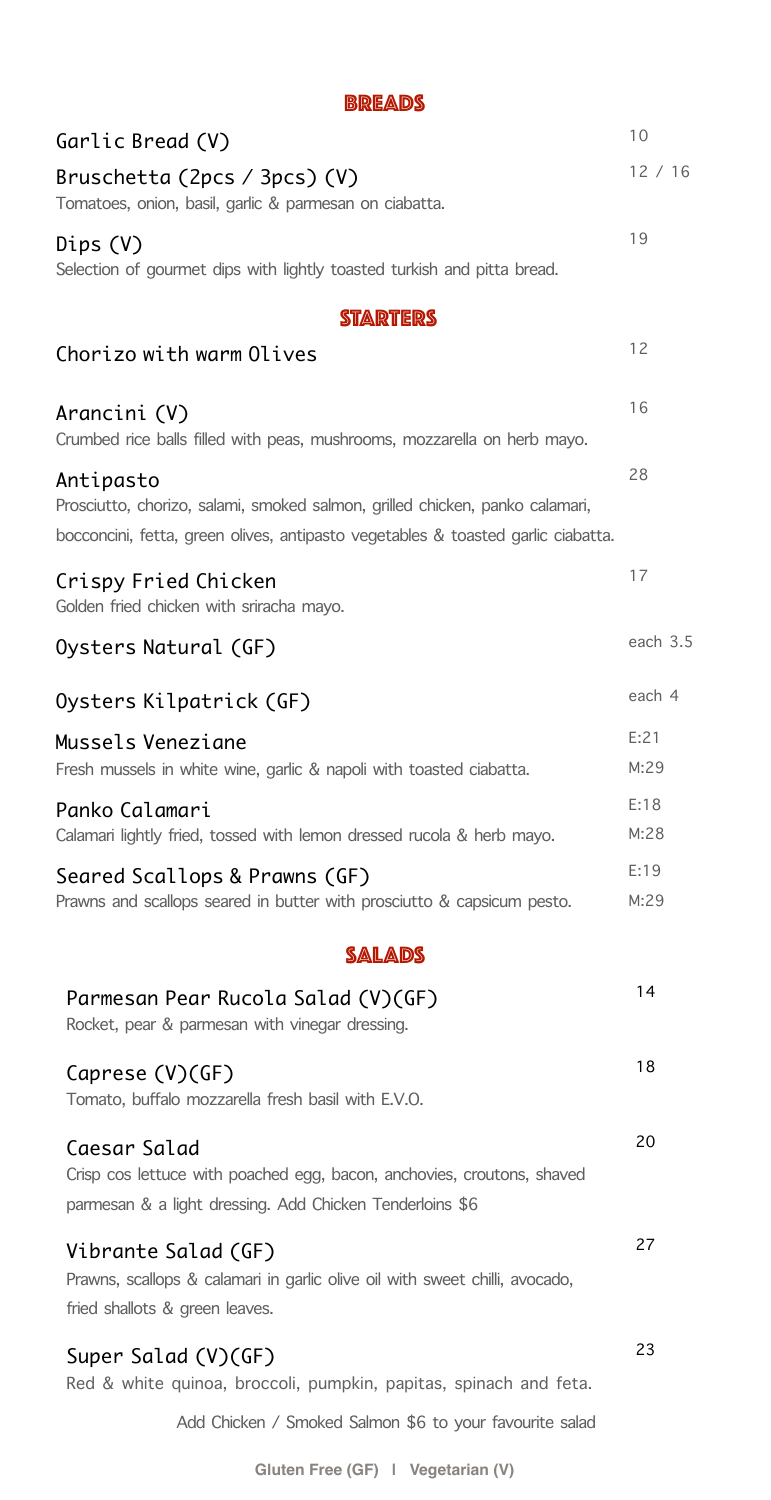| <b>PASTA &amp; RISOTTO</b>                                                                                                                                        |    |
|-------------------------------------------------------------------------------------------------------------------------------------------------------------------|----|
| (Pasta can be changed with any sauce)                                                                                                                             |    |
| Spaghetti Funghi Spinaci (V)<br>Mushrooms, spinach, olives in garlic, olive oil, chilli & napoli sauce.                                                           | 24 |
| Fettuccini Gorgonzola (V)<br>Creamy gorgonzola sauce with mushroom & spinach.                                                                                     | 25 |
| Meat Lasagne<br>Layered with rich bolognese sauce, mozzarella & parmesan.                                                                                         | 25 |
| Spaghetti Bolognese<br>Traditional bolognese sauce with parmesan cheese.                                                                                          | 23 |
| Gnocchi Beef Ragu<br>Braised beef, rich tomato ragu with home made gnocchi.                                                                                       | 28 |
| Penne Calabrese<br>Hot salami, olives, mushrooms, cheese & napoli sauce.                                                                                          | 25 |
| Fettuccini Romana<br>Cream, tomato, bacon & spring onions.                                                                                                        | 25 |
| Gnocchi Pollo Funghi<br>Home made gnocchi with chicken, mushroom, basil pesto & cream.                                                                            | 27 |
| Spaghetti Marinara<br>Prawns, mussels, scallops & calamari, tossed in chillies, garlic, extra virgin<br>olive oil, white wine, spring onions & a touch of tomato. | 29 |
| Chicken Risotto (GF)<br>Chicken, bacon, mushrooms, green peas, cream & parmesan cheese.                                                                           | 27 |
| Ortolana Risotto (V)(GF)<br>Mushrooms, pumpkin, zucchini, olives, sun dried tomatoes, spinach & feta.                                                             | 25 |

Gluten Free (GF) Pasta & Vegan Cheese Available add \$5

### SIDES

Zucchini Chips \$11 Sautéed Mushrooms & Spinach \$9 Thick Crunchy Chips \$9 Sweet Potato Chips \$10 Potato Wedges \$10 (add bacon & cheese \$3) Garlic Sautéed Vegetables \$9 Steamed Vegetables \$8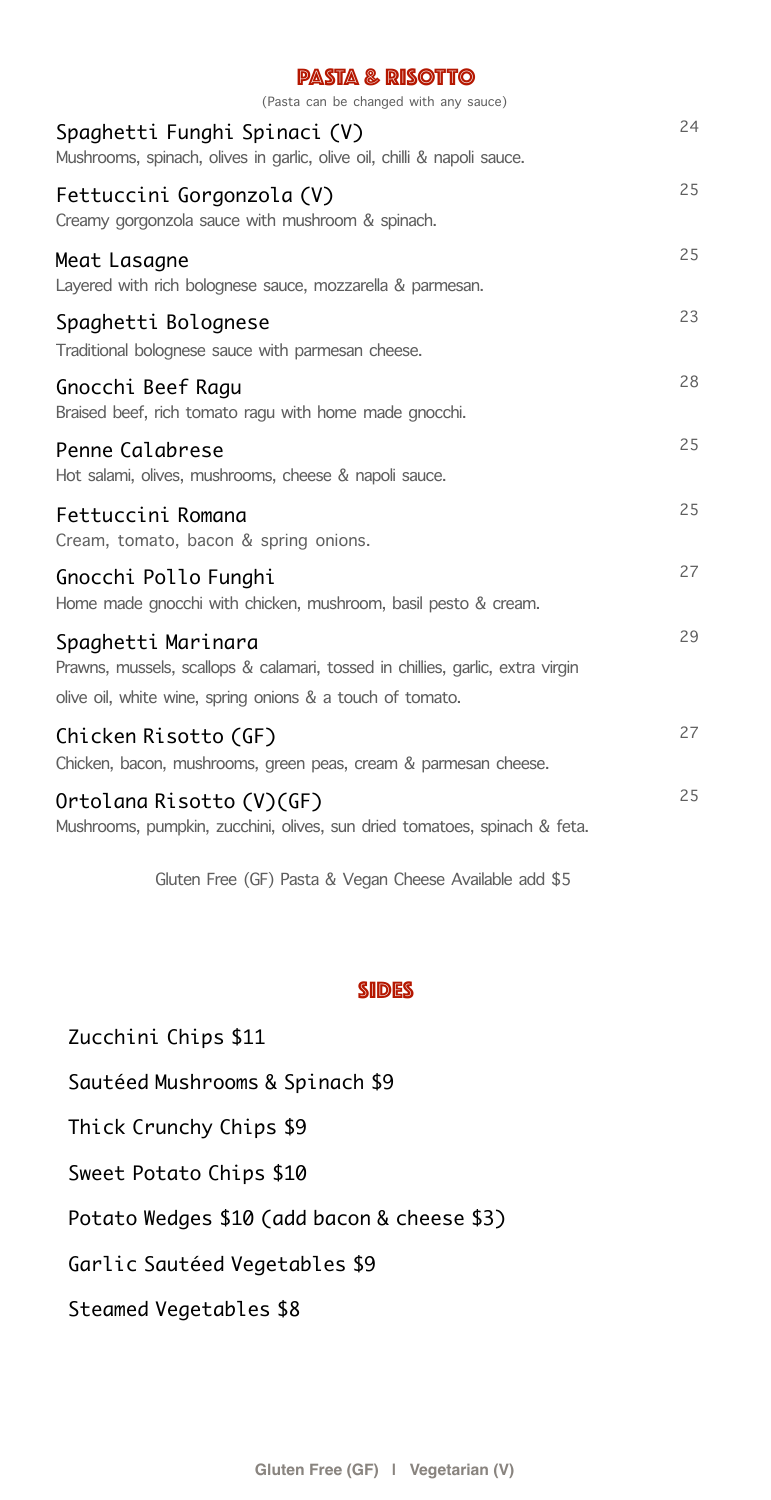| <b>MAINS</b>                                                                                                                                                                              |     |
|-------------------------------------------------------------------------------------------------------------------------------------------------------------------------------------------|-----|
| Chicken Parmigiana<br>Crumbed chicken breast with napoli & melted mozzarella served with chips and<br>garden salad. Add ham \$4.                                                          | 27  |
| Sous vide Chicken (GF)<br>Chicken breast cooked at 60°C. filled with char gilled vegetables, olives, feta,                                                                                | 32  |
| mozzarella, served with capsicum pesto & quinoa tabouli.                                                                                                                                  |     |
| Free Range Pork cutlet (GF)<br>Marinated with fennel & paprika, served with sweet potato chips, apple slaw &<br>sherry caramel.                                                           | 34  |
| Fish & Chips<br>Beer battered fillets, served with chips & salad.                                                                                                                         | 29  |
| Dukkah Salmon Fillet (GF)<br>Served on quinoa, broccoli, pumpkin, papitas, baby spinach with minted yogurt.                                                                               | 36  |
| Lamb Shank (GF)                                                                                                                                                                           | 34  |
| Braised lamb shank on mash potatoes with broccolini, beans & red wine jus.                                                                                                                |     |
| Eye Fillet with BBQ Prawns (GF)<br>Char-grilled to your liking on a bed of mashed potatoes with dutch carrots, green<br>beans, broccoli & shiraz jus.                                     | 42  |
| Seafood Platter (for 2 people)<br>Chef's selection of fresh fish and seafood grilled & fried. Comprised of salmon,<br>prawns, calamari, scallops, mussels, oysters & prawn avocado salad. | 110 |
|                                                                                                                                                                                           |     |
| <b>GOURMET PIZZA</b>                                                                                                                                                                      |     |
| Garlic / Herb Focaccia (V)<br>With cheese \$16                                                                                                                                            | 12  |
| Margherita (V)<br>Fresh cherry tomatoes, tomato, mozzarella, bocconcini & oregano.                                                                                                        | 18  |
| Campagnola (V)<br>Tomato, spinach, zucchini, pumpkin, mushrooms, onions, mozzarella, olives                                                                                               | 22  |
| Patate Gorgonzola (V)<br>potatoes, gorgonzola, broccoli, tomato, mozzarella                                                                                                               | 23  |
| Capricciosa<br>Virginia ham, mushrooms, olives, tomato, mozzarella                                                                                                                        | 23  |
| Hawaiian<br>Ham, pineapple, tomato, mozzarella                                                                                                                                            | 22  |
| Tandoori<br>Chicken, chillies, onions, capsicum, tomato, mozzarella, mint yogurt                                                                                                          | 24  |
| Salsiccia e Carne<br>Chorizo, bacon, hot salami, spinach, tomato, mozzarella, fior de latte                                                                                               | 24  |
|                                                                                                                                                                                           | 27  |
| Prawn Avocado<br>Prawns, avocado, garlic, chilli, tomato, mozzarella                                                                                                                      |     |
| Gluten Free (GF) Pizza & Vegan Cheese Available add \$4                                                                                                                                   |     |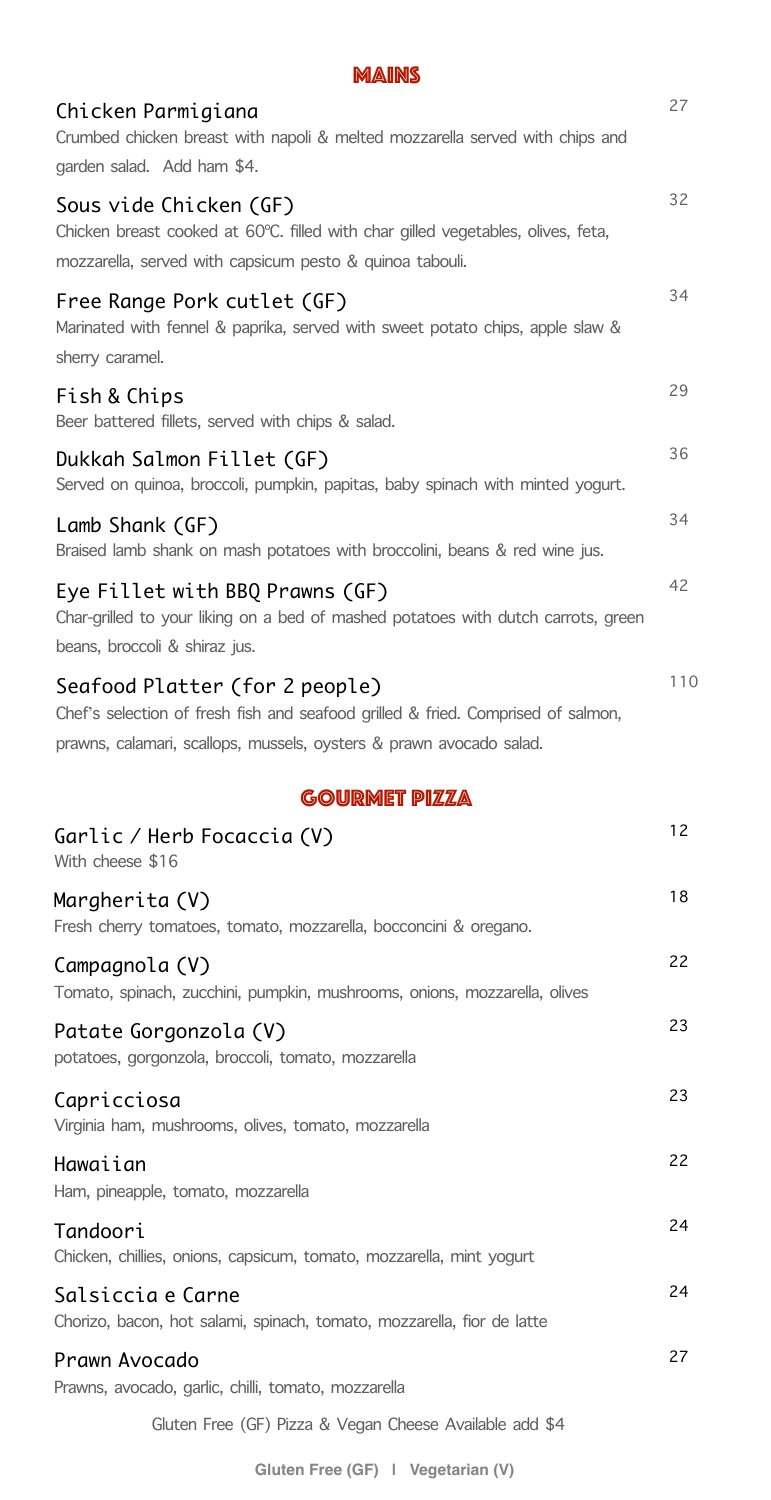# SPARKLING

| Featured Wine                                 | G:9<br>B:34 |
|-----------------------------------------------|-------------|
| De Bortoli Emeri - Pink Moscato               | G:10        |
| (NSW)                                         | B:35        |
| Jansz - Premium Cuvee                         | G:10.5      |
| (Tasmania)                                    | B:49        |
| Astoria Prosecco                              | G:10.5      |
| (Veneto, Italy)                               | B:49        |
| Domaine Chandon - Brut<br>(Yarra Valley, VIC) | B:65        |
| Moet & Chandon - Brut Imperial<br>(France)    | B:110       |

#### **WHITE**

| Featured Wine                                                 | G:9<br>B:34 |
|---------------------------------------------------------------|-------------|
| Durvillea - Sauvignon Blanc                                   | G:10        |
| (Marlborough, NZ)                                             | B:42        |
| Stumpy Gully - Sauvignon Blanc<br>(Mornington Peninsula, VIC) | B:46        |
| Stella Bella Semillon - Sauvignon Blanc                       | G:12        |
| (Margaret River, WA)                                          | B:46        |
| Cloudy Bay - Sauvignon Blanc<br>(Marlborough, NZ)             | B:59        |
| Rochford Latitude - Chardonnay                                | G:11        |
| (Yarra Valley, VIC)                                           | B:45        |
| Knappstein - Chardonnay<br>(Clare Valley, SA)                 | B:49        |
| Villa Chiopris - Pinot Grigio                                 | G:11        |
| (Friuli, Italy)                                               | B:44        |
| La Gita - Moscato                                             | G:12        |
| (McLaren Vale, SA)                                            | B:46        |
| Woodvale - Riesling                                           | G:10        |
| (Clare Valley, SA)                                            | B:44        |
| Lloyd Brother Hills & Coast - Rose                            | G:11        |
| (Adelaide Hills, SA)                                          | B:44        |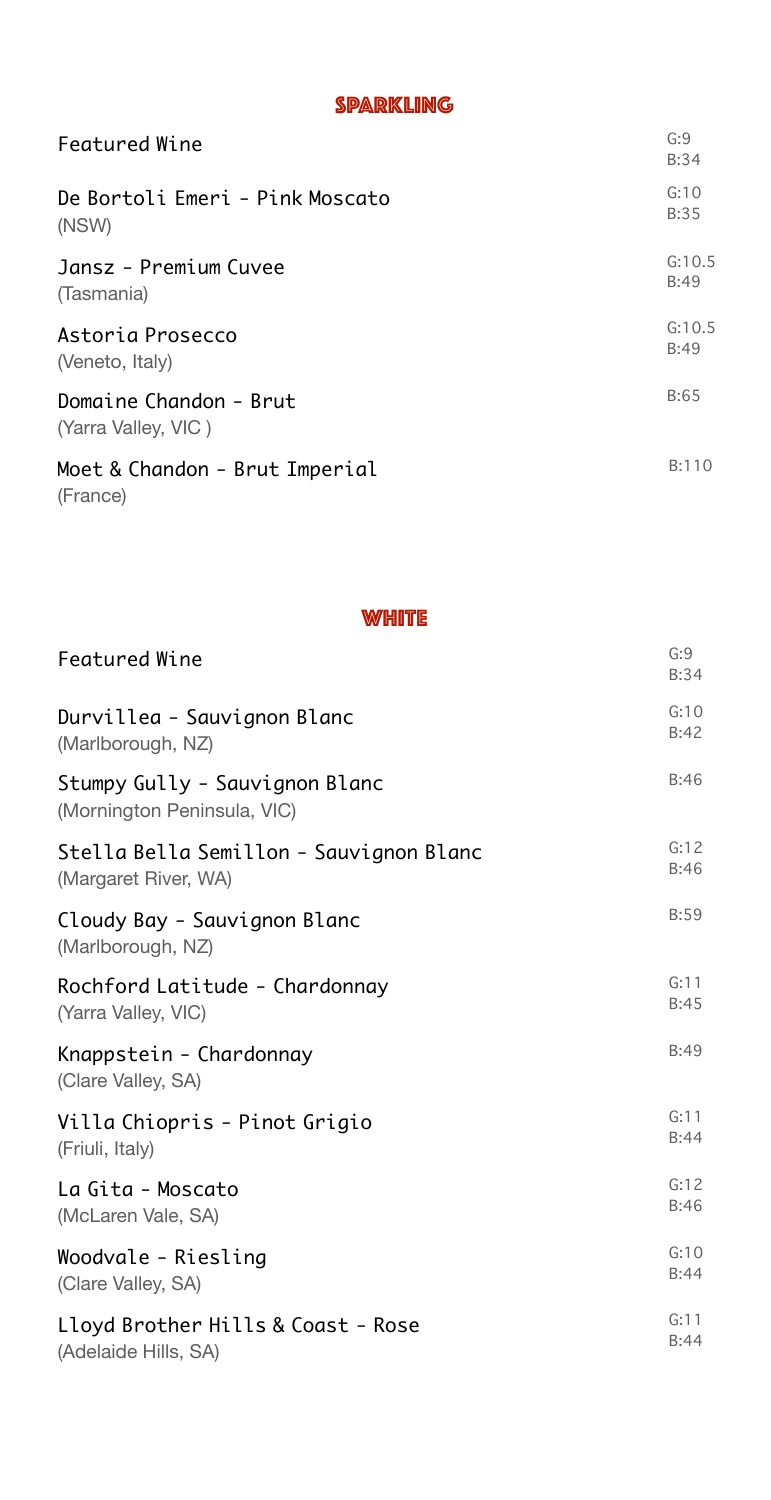#### RED

| Featured Wine                                                      | G:9<br>B:34  |
|--------------------------------------------------------------------|--------------|
| Robert Oatley - Pinot Noir<br>(Yarra Valley, VIC)                  | G:10<br>B:43 |
| Stumpy Gully - Pinot Noir<br>(Mornington Peninsula, VIC)           | B:49         |
| Stella Bella - Cabernet Sauvignon Merlot<br>(Margaret River, WA)   | G:11<br>B:46 |
| Rockcliffe Peaceful Bay - Merlot<br>(Great Southern, WA)           | G:11<br>B:44 |
| Rockcliffe Third Reef - Cabernet Sauvignon<br>(Great Southern, WA) | B:48         |
| Villa Trasqua - Chianti Classico<br>(Tuscany, Italy)               | G:12<br>B:48 |
| Fat Sparrow - Shiraz<br>(Heathcote, VIC)                           | G:11<br>B:44 |
| Tait The Wild Ride- GSM<br>(Barossa Valley, SA)                    | B:49         |
| Zerella Work Horse - Shiraz<br>(McLaren Vale, SA)                  | B:58         |
| Mail Coach - Shiraz<br>(Heathcote, VIC)                            | 65           |
| Varvaglione Papale - Primitivo di Manduria<br>(Puglia, Italy)      | <b>B:95</b>  |

### DESSERT WINES & LIQUEURS

| Vintage Port Burmester - Portugal                      | 12.5 |
|--------------------------------------------------------|------|
| De Bortoli Noble One - VIC                             |      |
| Galliano   Limoncello   Frangelico                     |      |
| Amaro Averna - (Italy)                                 |      |
| Grand Marnier   Cointreau   Dom Benedictine - (France) |      |
| Baileys - (Ireland)                                    |      |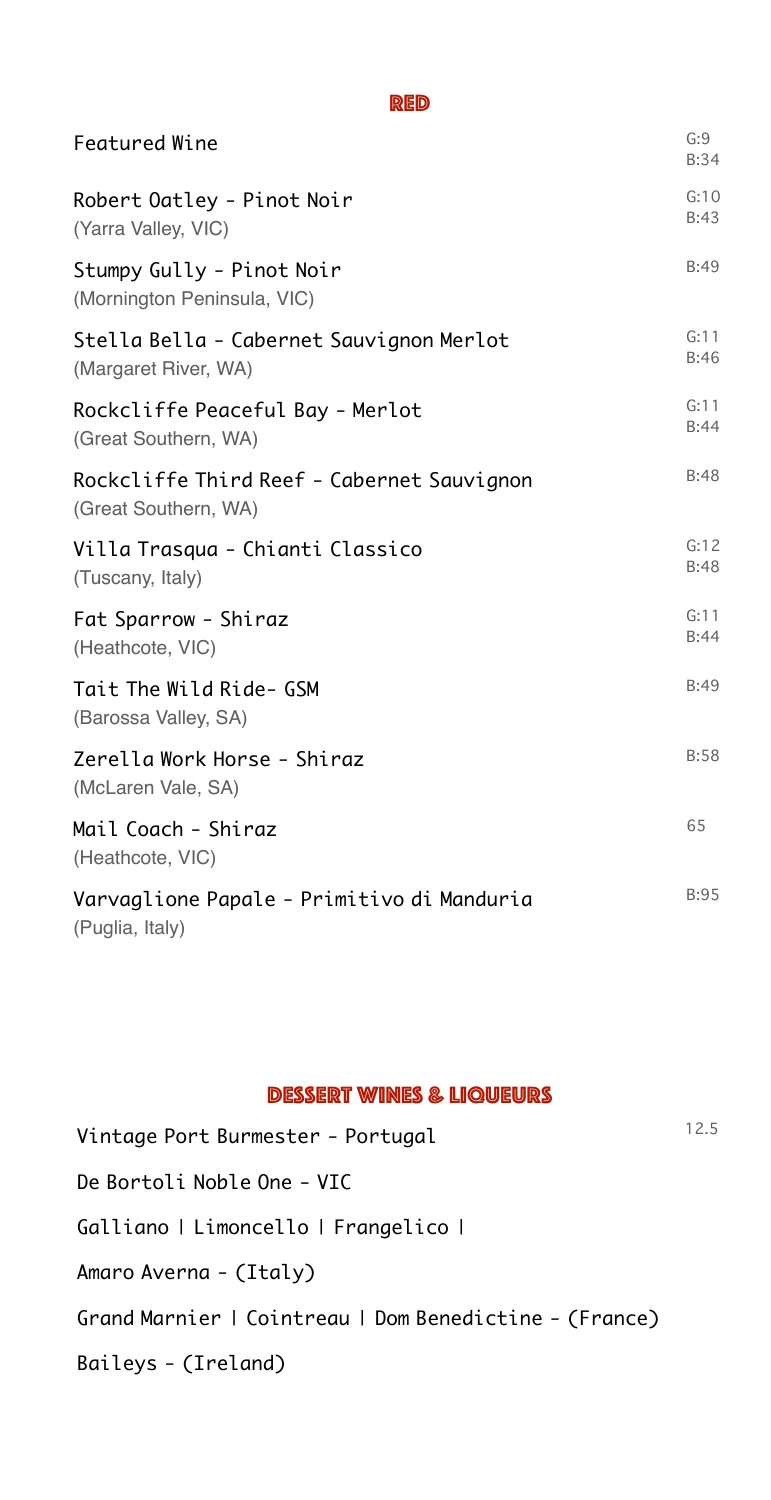| <b>DESSERTS</b>                                                                                                          |     |
|--------------------------------------------------------------------------------------------------------------------------|-----|
| Tiramisu<br>Savoiardi biscuits in coffee liqueur layered w/ mascarpone & cream.                                          | 13  |
| Creme Brulee (GF)<br>Light vanilla custard with caramalised sugar.                                                       | 15  |
| Sticky Date Pudding<br>Lightly spiced date pudding with traditional caramel sauce.<br>With Chenin Blanc (Sweet Wine). 18 | 14  |
| Coppa Gelato<br>Select any three scoops of chocolate, lemon, salted caramel, mango, strawberry,<br>vanilla, rainbow.     | 9   |
| Cakes<br>Mixed berry cheese cake, Lemon tart, Mars bar.                                                                  | 9.5 |
| Mini Tarts<br>Please ask our friendly staff for more cakes & mini tarts selection.                                       | 7.5 |
| Affogato<br>Vanilla ice cream, shot of espresso & your favourite liqueur.<br>Non Alcoholic \$10                          | 18  |

DRINKS

| Coffee                                                                 | 4.5    |
|------------------------------------------------------------------------|--------|
| Add \$0.80 for                                                         |        |
| Double shot   Strong   De-caf   Soy   Irish Cream   Caramel   Hazelnut |        |
| Cinnamon   Vanilla                                                     |        |
| Extra Large: add \$1.50                                                |        |
| Liqueur Coffee                                                         | 12     |
| With your favourite liqueur                                            |        |
| Tea                                                                    | 4.5    |
| English Breakfast   Earl Grey   Chamomile   Green Tea                  |        |
| Lemon Grass Ginger   Peppermint   Chai.                                |        |
| Mocha   Hot Chocolate   Chai Latte   Matcha Latte                      | 5.5    |
| San Pellegrino Sparkling Mineral Water (500ml / 750ml)                 | 8 / 10 |
| Milk Shake                                                             | 7.5    |
| Chocolate   Strawberry   Vanilla   Caramel   Banana   Hazelnut         |        |
| Iced Chocolate   Iced Coffee                                           | 7.5    |
| Soft Drinks                                                            | B: 5.5 |
| Lemon Lime Bitters   Ice Tea   Juices                                  | 5.5    |
| San Pellegrino Flavoured Drinks                                        | 5.5    |